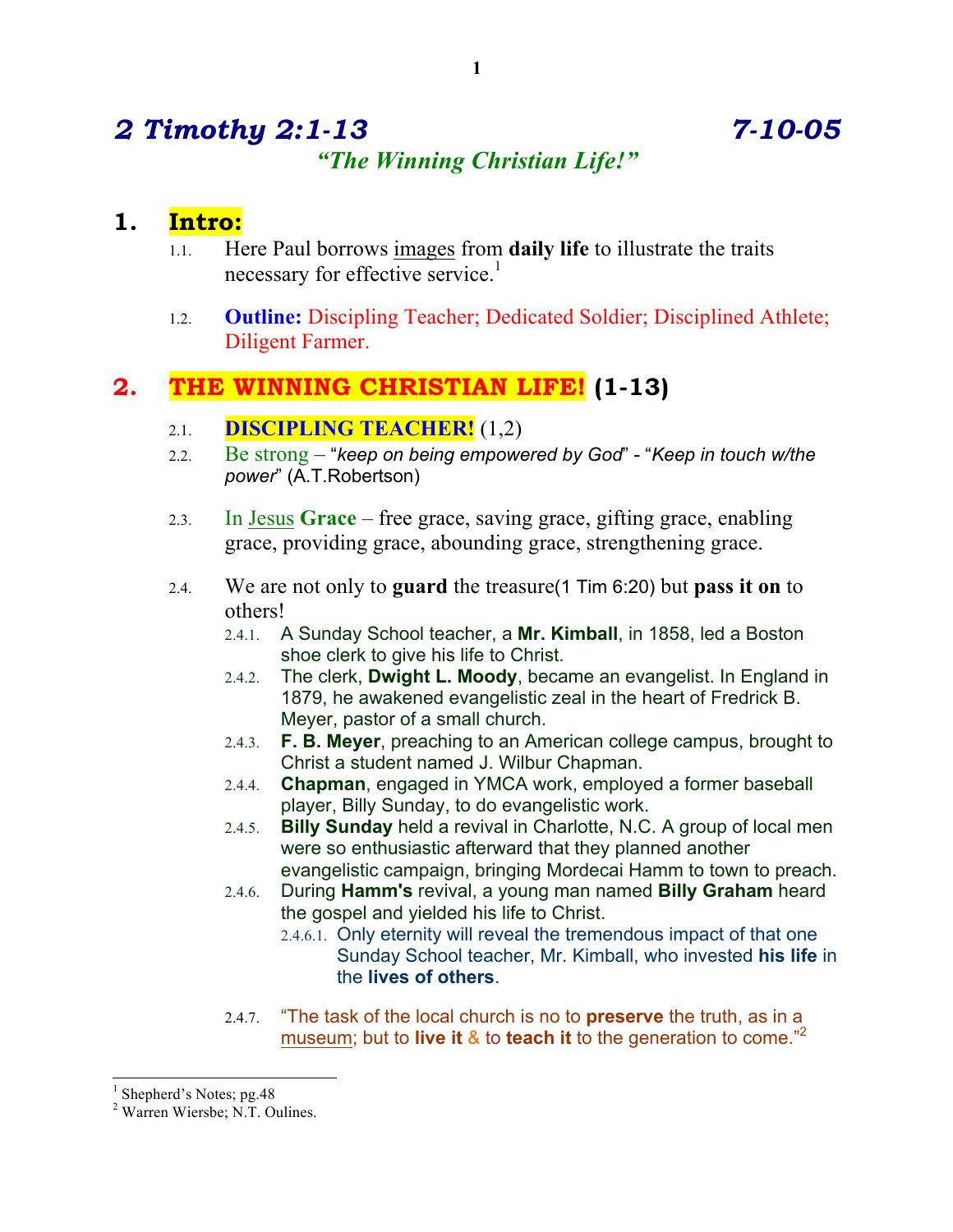- 2.4.8. We need to have **active involvement** in the training of a future generation of Christian servants. 2.4.8.1. Preaching isn't enough, we must carefully instruct.
- 2.4.9. A teacher is not there just to acquaint you with the tools of your trade; a teacher **is** a tool of your trade, no matter what that trade is.
- 2.5. Sterile Christians…reproduce yourself!
	- 2.5.1. S. Truett Cathay, owner of Chick Filet said, "If you wish to enrich **days**, plant flowers; If you wish to enrich **years**, plant trees; If you wish to enrich **Eternity**, plant ideals in the lives of others."
- 2.6. There was a Filipino Methodist Bishop on a Europe-bound ship. The Bishop told of his experience when he came to North America as a student years before. The 1<sup>st</sup> Sunday his roommate appeared in the doorway, an umbrella under each arm. He offered to show him the way to his place of worship and then planned to go on to his own church. As they started down the street he thought, "If this man has this kind of faith and interest in my spiritual life surely I should find out what his faith is like." He asked his friend to take him to his church and he attended it all four years. As a result he attended Drew Theological Seminary and years later became a Bishop in the church.
	- 2.6.1. "There is such a thing as a direct call from God w/o mediators…but it's rare. - Usually there is a man with two umbrellas."

#### 2.7. **DEDICATED SOLDIER!** (3,4)

- 2.8. Here we have the opposite of a terrorist.
	- 2.8.1. Even if the terrorist who takes his own life with a bomb. He is still a chicken for not giving anyone a fighting chance against him…not even the elderly & little children that he destroys.
- 2.9. **Every Christian** is already a soldier in God's army; it is just that some troops are **loyal** & some are **not**.
	- 2.9.1. Q: Are you a battle-ready soldier? Do you know gallantry & sacrifice? Are you fresh out of boot camp?
	- 2.9.2. There are no safe battles—but there are no safe compromises either.
- 2.10. [1] Endure Hardship!
	- 2.10.1. Remember back in Judges 7 when God was looking for "*a few good men*?"
	- 2.10.2. Gideon had an army of 32,000, the Midianites 135,000 [1 in 4 ratio].
	- 2.10.3. Any tremble w/fear can turn back 22,000 left [new ratio 1 to 13].
	- 2.10.4. Another screening process cup there hands to drink{300} [1 to 450]
	- 2.10.5. They were *Semper Fidelis*! (Always faithful!)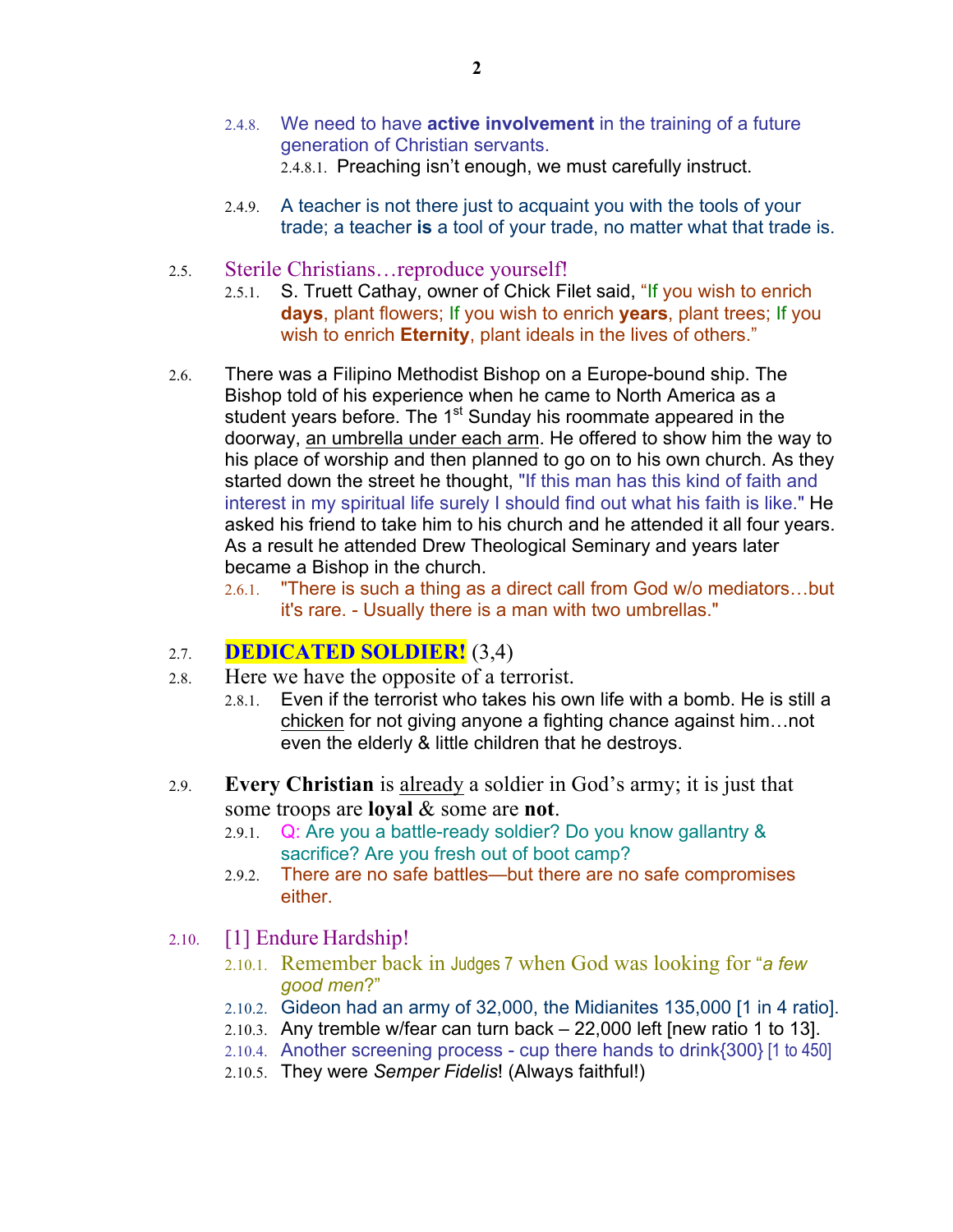- 2.10.6. They might die, but they would die with their sandals on, defending Israel! (Kent Hughes pg.191,192)
- 2.10.7. *"The sword of the Lord & Gideon!"* was their battle cry!
- 2.10.8. Story of a British soldier in the  $1<sup>st</sup>$  World War who lost heart for the battle and deserted. Trying to reach the coast for a boat to England that night, he ended up wandering in the pitch black night, hopelessly lost. In the darkness he came across what he thought was a signpost. It was so dark that he began to climb the post so that he could read it. As he reached the top of the pole, he struck a match to see and found himself looking squarely into the face of Jesus Christ. He realized that, rather than running into a signpost, he had climbed a roadside crucifix. Then he remembered the One who had died for him -- who had endured -- who had never turned back. The next morning the soldier was back in the trenches. 2.10.8.1.As a Christian soldier, when you are **tired**, **afraid** and **discouraged**, strike a match in the darkness and look on the
	- face of Jesus Christ!
- 2.11. [2] Not encumbered by civilian life!
	- 2.11.1. Elizabeth Howard(Elliot) was a student at Wheaton College. She had scrutinized the boys on campus and decided that there was really only one who at all interested her: **Jim Elliot**. He displayed a maturity and godliness that was very attractive. When the school yearbooks were handed out, Elizabeth asked Jim to sign hers, hoping that if there was any interest in her, he might indicate so in signing her yearbook. When he returned it, she rushed to her room, found his signature and read beneath it, "2 Timothy 2:4."
	- 2.11.2. Uriah was a great example of this!  $-$  when David had taken his wife Bathsheba & she conceived, to hide it he brought Uriah back from the battle so he'd come home & sleep w/his wife…but he slept at the door of the kings house(w/servants).  $2^{nd}$  night got him drunk, still didn't go home. {Sent him into the heat of battle & had Joab retreat back}<sup>3</sup>
	- 2.11.3. Shortly after joining the Navy, the new recruit asked his officer for a pass so he could attend a wedding. The officer gave him the pass, but informed the young man he would have to be back by 7 p.m. Sunday. "You don't understand, sir," said the recruit. "**I'm in the wedding**." "No, you don't understand," the officer shot back. "**You're in the Navy**!"

#### 2.12. [3] Please your recruiting officer! 2.12.1. Our main task is to please Him – not others, & not ourselves.

 <sup>3</sup> 2 Sam.11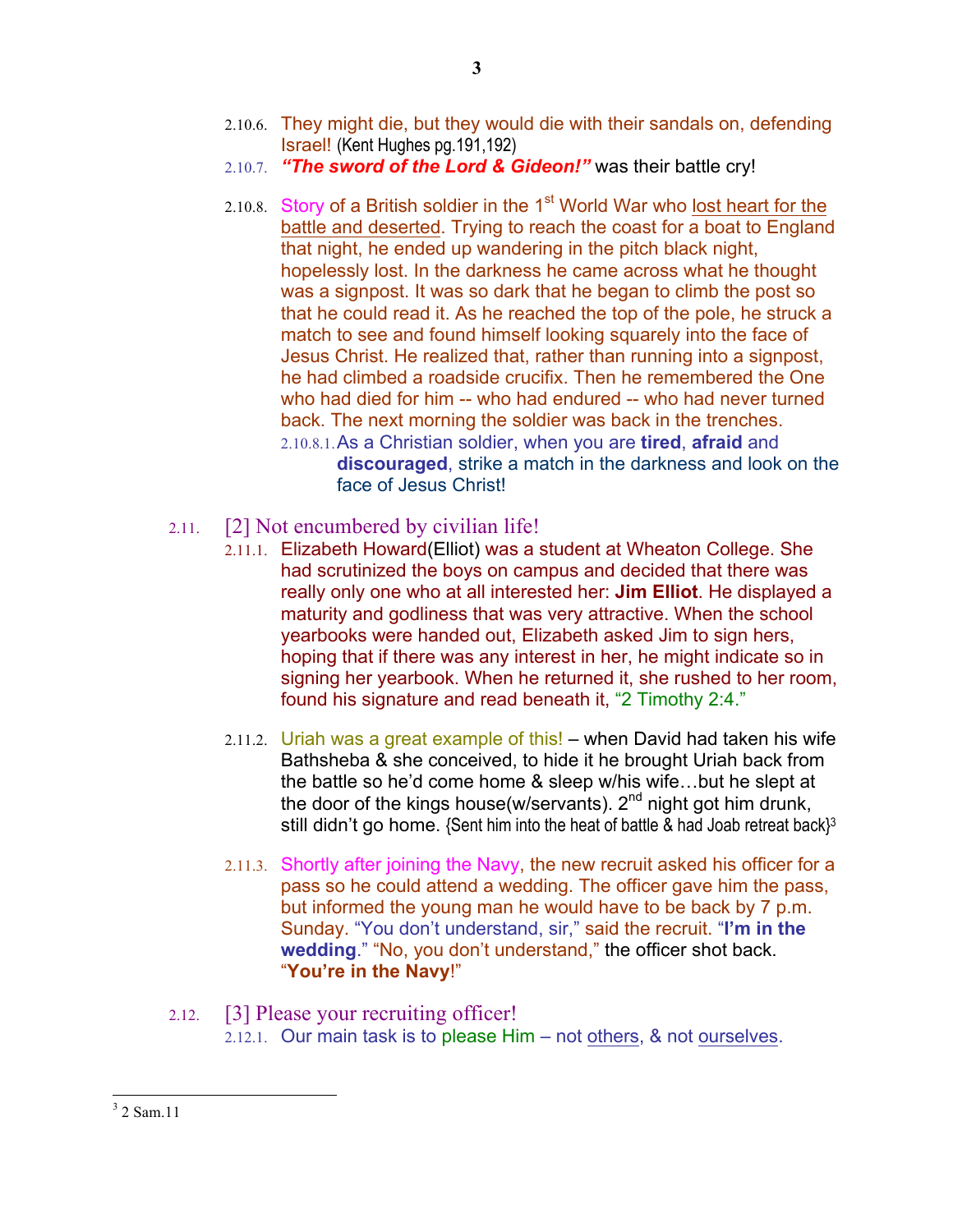2.12.2. **Audie Murphy** was an unlikely hero. Weighing in at only 112 pounds and with the face of a child, Audie was 18 years old when he went overseas during World War II. Nothing about him suggested a hero in the making. Yet when called upon by his commanding officers to do the duty of a soldier, Murphy held nothing back. By war's end, the quiet boy from Texas had fought with extraordinary bravery and saved the lives of countless fellow soldiers. He returned home to an adoring public, was awarded the Congressional Medal of Honor, and received at least 36 other medals—more than anyone else in U.S. history, **all because nothing meant more to him as a soldier than the will of his commanding officer**. <sup>4</sup> [Headstone: Arlington Nat. Cemetery]

**Napoleon's** genius had been attributed to many things, but, above all, he was a superb natural leader of men. Like any wise leader he was aware that his own success would have been nothing had his men not been willing, even eager, to follow him. Obviously he could not know and personally inspire every man in his vast army, therefore he devised a **simple technique** for circumventing this difficulty. Before visiting a regiment he would call the colonel aside and ask for the name of a soldier who had served well in previous campaigns, but who had not been given the credit he deserved. The colonel would indicate such a man. Napoleon would then learn everything about him, where he was born, the names of his family, his exploits in battle, etc. Later, upon passing this man while reviewing the troops, and at a signal from the colonel, Napoleon would stop, single out the man, greet him warmly, ask about his family, compliment him on his bravery and loyalty, reminisce about old campaigns, then pin a medal on the grateful soldier. The gesture worked. After the review, the other soldiers would remark, "You see, he knows us—he remembers. He knows our families. He knows we have served." Bits and Pieces, Oct. 17, 1991

### 2.13. **DISCIPLINED ATHLETE!** (5)

- 2.14. Here is another proof text that Paul subscribed to ESPN & ESPN2!
	- 2.14.1. In his letters he makes more than 2 dozen references to athletics (Including: *boxing, wrestling, running*)
	- 2.14.2. Both the **Greeks** & **Romans** were enthusiastic athletes, & spectators.
		- 2.14.2.1.So Paul uses the **Olympic Games** as an illustration of the practical life of the believer.
	- 2.14.3. The Christina life demands the practice of *self-discipline*, affecting both **personal behavior** & **inner attitude**.
- 2.15. Obeying the Rules! Ancient athletes who participated in the Olympiad 1<sup>st</sup> had to complete a required 10 month training period & then swear an oath(before the statue of Zeus) that they had done it. These were the rules.
	- 2.15.1. There must be single-minded, whole hearted discipline!
	- 2.15.2. Think of it no one gets anywhere w/o this in any **area** of life!
	- 2.15.3. It suggests rigor & sweat!

**4**

 <sup>4</sup> Today in the Word, June 21, 1995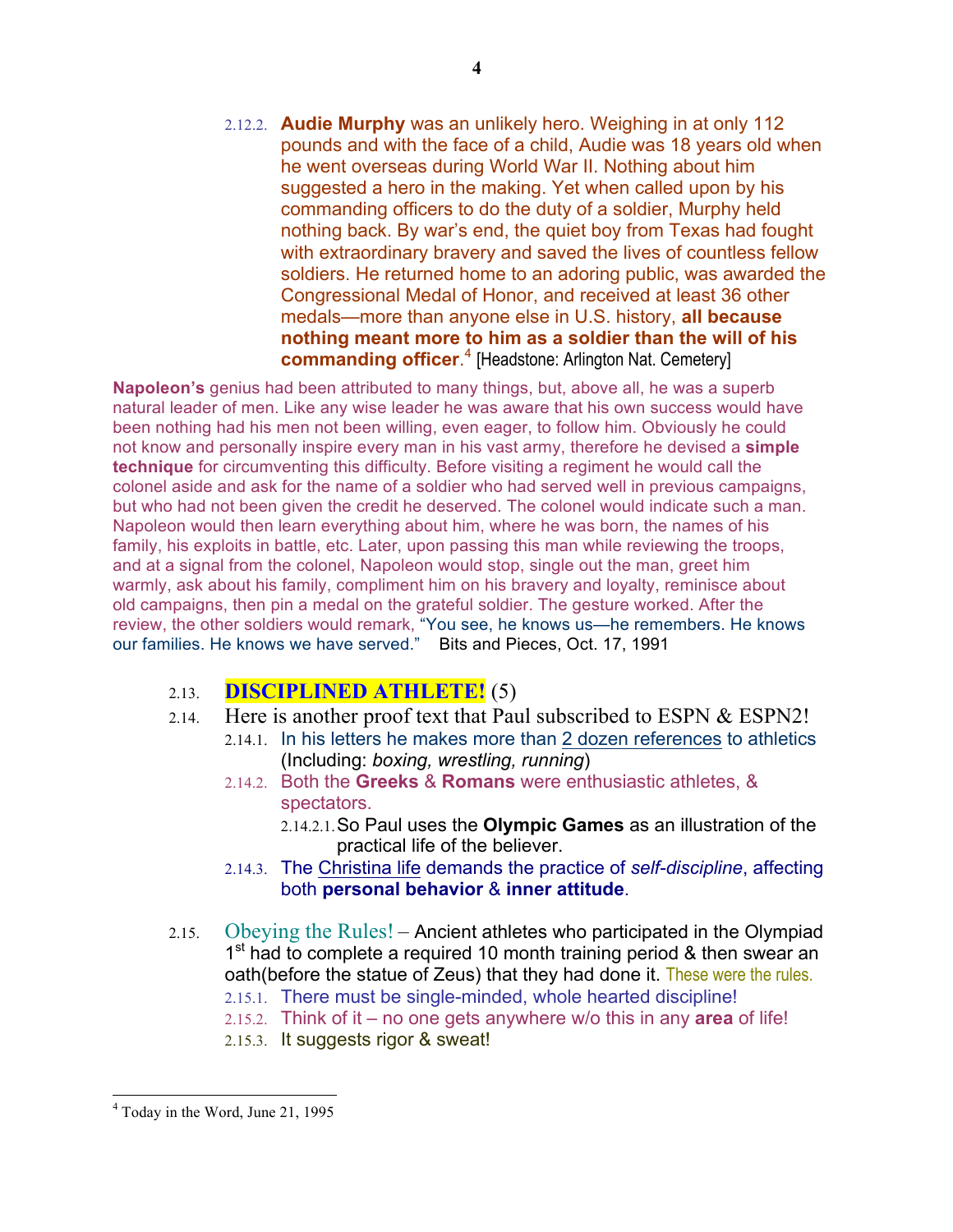- 2.16. The Promised Prize!
- 2.17. If they **won** the race but **broke** the rules they were disqualified.
	- 2.17.1. It took **discipline**, **dedication**, & **direction** for an athlete to be a winner.

2.17.1.1.And it takes these same qualities to produce a winning Christian life.

2.17.2. Scott Hamilton the Olympic skater, shortly after winning his Gold medal said, "Someone asked me why I was looking at the medal so intently. What I was doing was looking at 16 years of my life."

### 2.18. **DILIGENT FARMER!** (6,7)

- 2.19. Farming was & still is very hard work.
	- 2.19.1. [1] Early & long hours [2] Constant toil(plowing, sowing, tending, weeding, reaping, storing) [3] Regular disappointments(frost, pests, disease) [4] Much Patience (everything happens at less than slow motion) [5] Boredom.<sup>5</sup>
- 2.20. The **church** is a garden, & the **seed** is the Word of God.
	- 2.20.1. Various servants **plant**, **water**, & **harvest** the seed in due season.
	- 2.20.2. Timothy was not to be discouraged if the harvest failed to come immediately.
		- 2.20.2.1.It takes **time**, **patience**, & **hard work** to develop a fruitful garden.

2.20.2.2."In due season we shall reap, if we faint not." (Gal.6:9)

- 2.21. The **farmer** who works hard is the **1st to enjoy** his fruits.
	- 2.21.1. And the **diligent Christian servant** can expect the same!
	- 2.21.2. This passage anticipates a final reward for serious & steady service.
- 2.22. (7) Reflect on this. The Lord will give you the insight how to apply it.
- 2.23. **A CHAINED MESSENGER & AN UNCHAINED MESSAGE!** (8-10)
- 2.24. (8) Jesus is the **source** & **substance** of "*my gospel*" & the reason for my **suffering**!
	- 2.24.1. *Resurrection from the dead* is the prime example of victory over death. (It is an encouragement for any believer who faces suffering)
- 2.25. (9) Luther sang("A Mighty Fortress"), *"The body they may kill, God's truth abideth still: His kingdom is forever."*
- 2.26. (10) Paul reminds Timothy that he too was suffering,  $\&$  it was both **for** & **with** Christ, & their suffering was for the benefit of the church.

 $<sup>5</sup>$  Kent Hughes; pg. 196</sup>